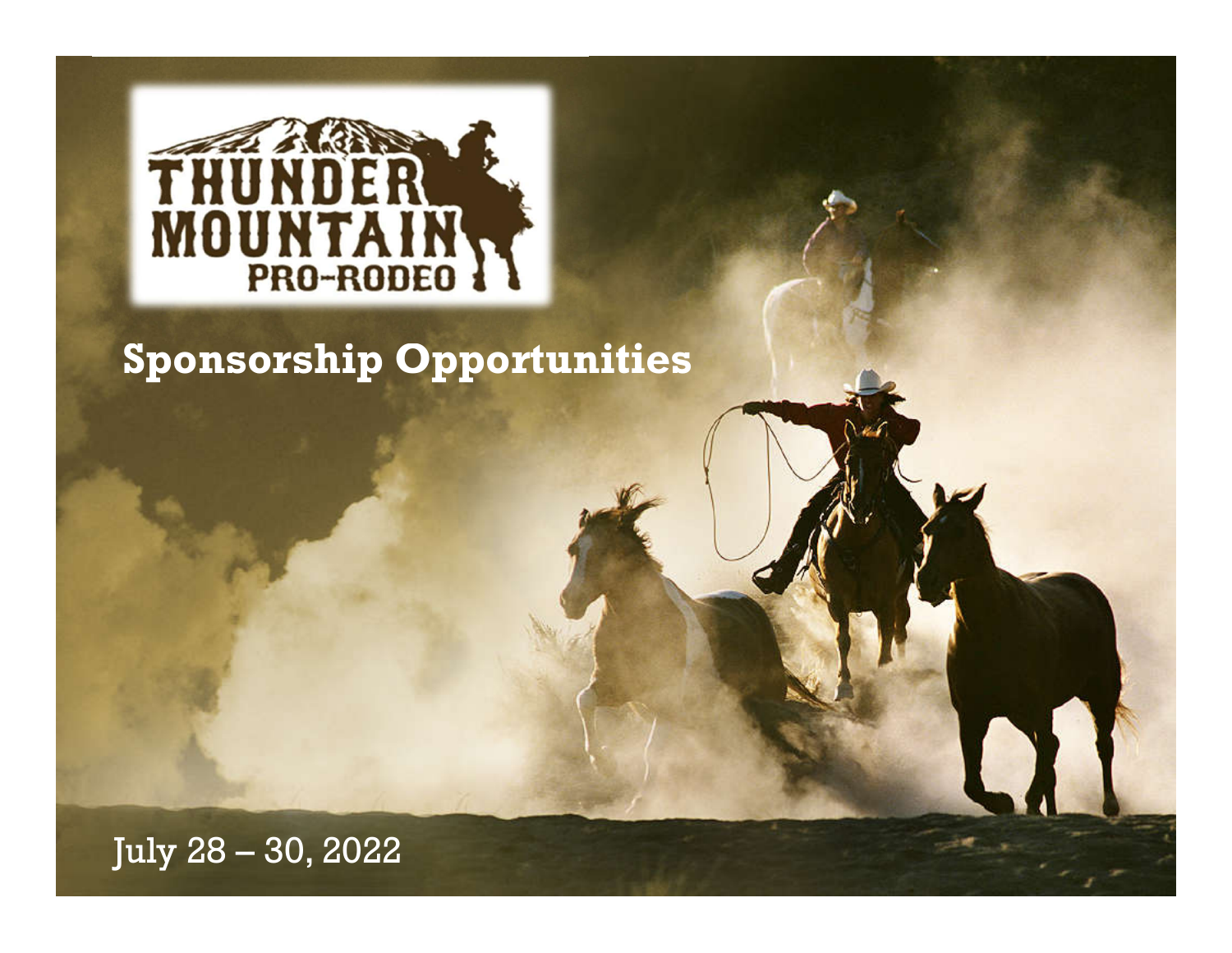### **Sponsorship Opportunity-Performance Sponsor \$3,000**

- Recognition As Sponsor of the Night for One Night
- Link To Your Website on www.thundermountainprorodeo.com
- Signage In Arena and at Rodeo Entry on Your Night (Sponsor to Provide)
- Rodeo Program Listing
- Full Page Advertisement In Complimentary Rodeo Program (Sponsor to Provide by 7/1/22)
- Company Flag In Rodeo Grand Entry (Sponsor to Provide)
- Company Name Listing On Day Sheet
- 18 Rodeo Tickets (In Your Own Section, For Night You Sponsor)
- Rodeo Personnel Available For Autograph Signing Prior to Rodeo, at Your Place of Business
- Great opportunity to hand out promotional items to rodeo patrons your business!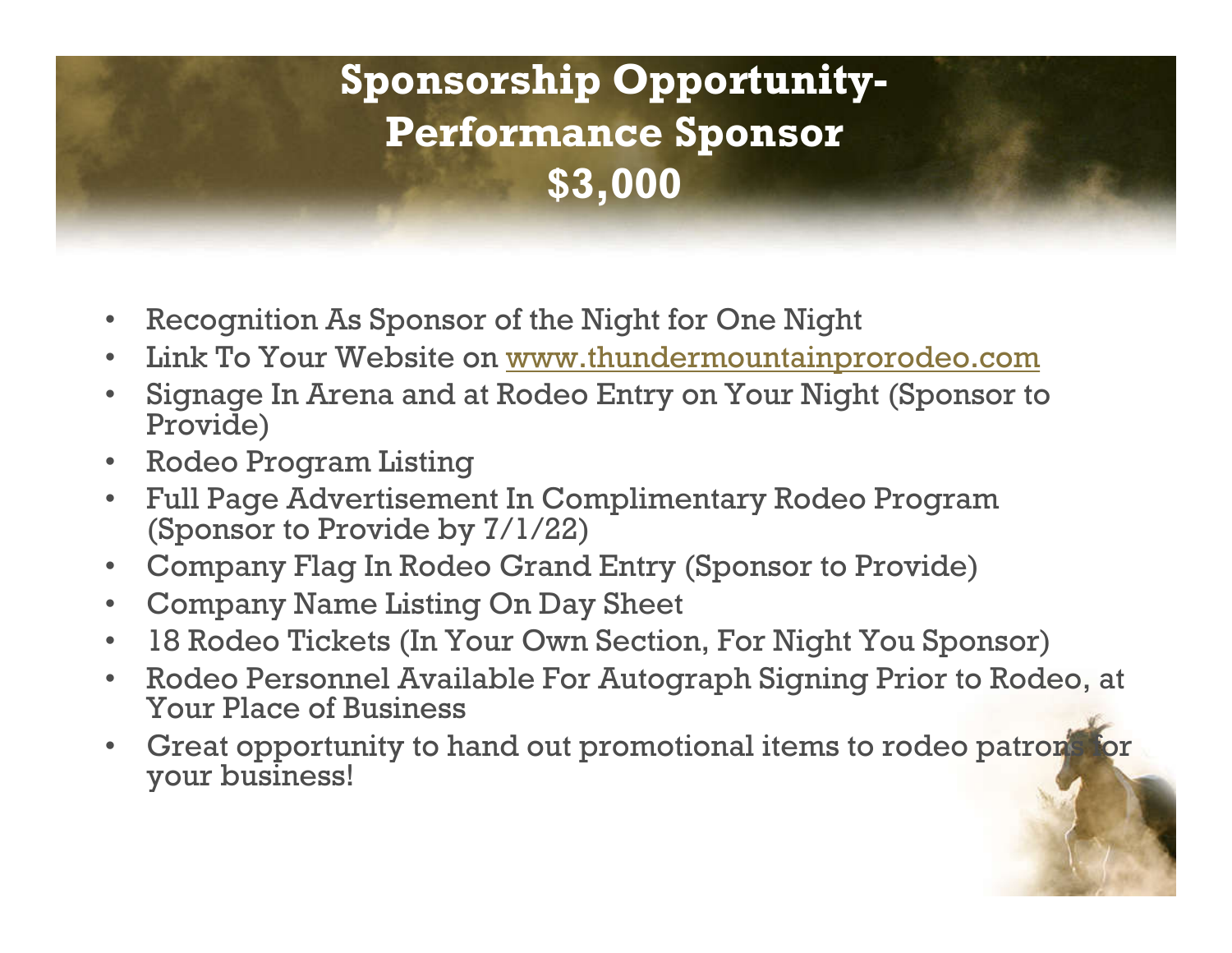### **Sponsorship Opportunity-Specialty Act \$2,000**

- Recognition As Sponsor During Specialty Act
- Link To Your Website on www.thundermountainprorodeo.com
- Signage In Arena (Fence Sign or Banner, Sponsor to Provide)
- Rodeo Program Listing
- Full Page Advertisement In Complimentary Rodeo Program (Sponsor to Provide by 7/1/22)
- Company Flag In Rodeo Grand Entry (Sponsor to Provide)
- Company Name Listing On Day Sheet
- 12 Rodeo Tickets (used for the night you wish)
- Rodeo Personnel Available For Autograph Signing Prior to Rodeo, at Your Place of Business

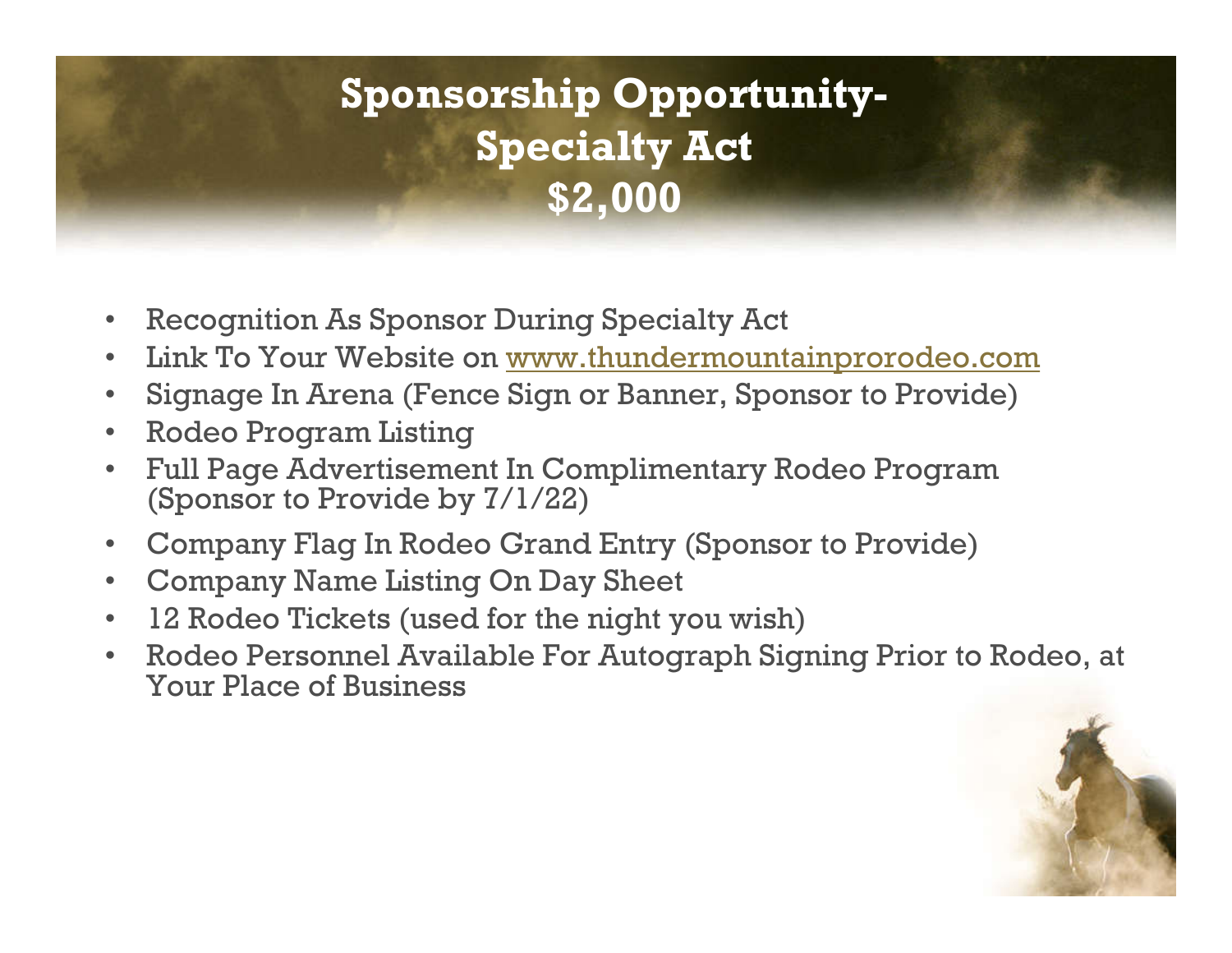### **Sponsorship Opportunity-Event Sponsor \$2,000 (For All 3 Nights)**

- Recognition As Sponsor During Rodeo Event (Barrel Racing, Bareback, Bull Riding, Breakaway, Saddle Bronc, Steer Wrestling, Team Roping, Tie Down)
- Link To Your Website on www.thundermountainprorodeo.com
- Signage In Arena (Fence Sign or Banner, Sponsor to Provide)
- Rodeo Program Listing
- Full Page Advertisement In Complimentary Rodeo Program (Sponsor to Provide by 7/1/22)
- Company Flag In Rodeo Grand Entry (Sponsor to Provide)
- Company Name Listing On Day Sheet
- 12 Rodeo Tickets (used for the night you wish)
- Rodeo Personnel Available For Autograph Signing Prior to Rodeo, at Your Place of Business
- Trophy Halter Awarded to Event Champion with your name attached

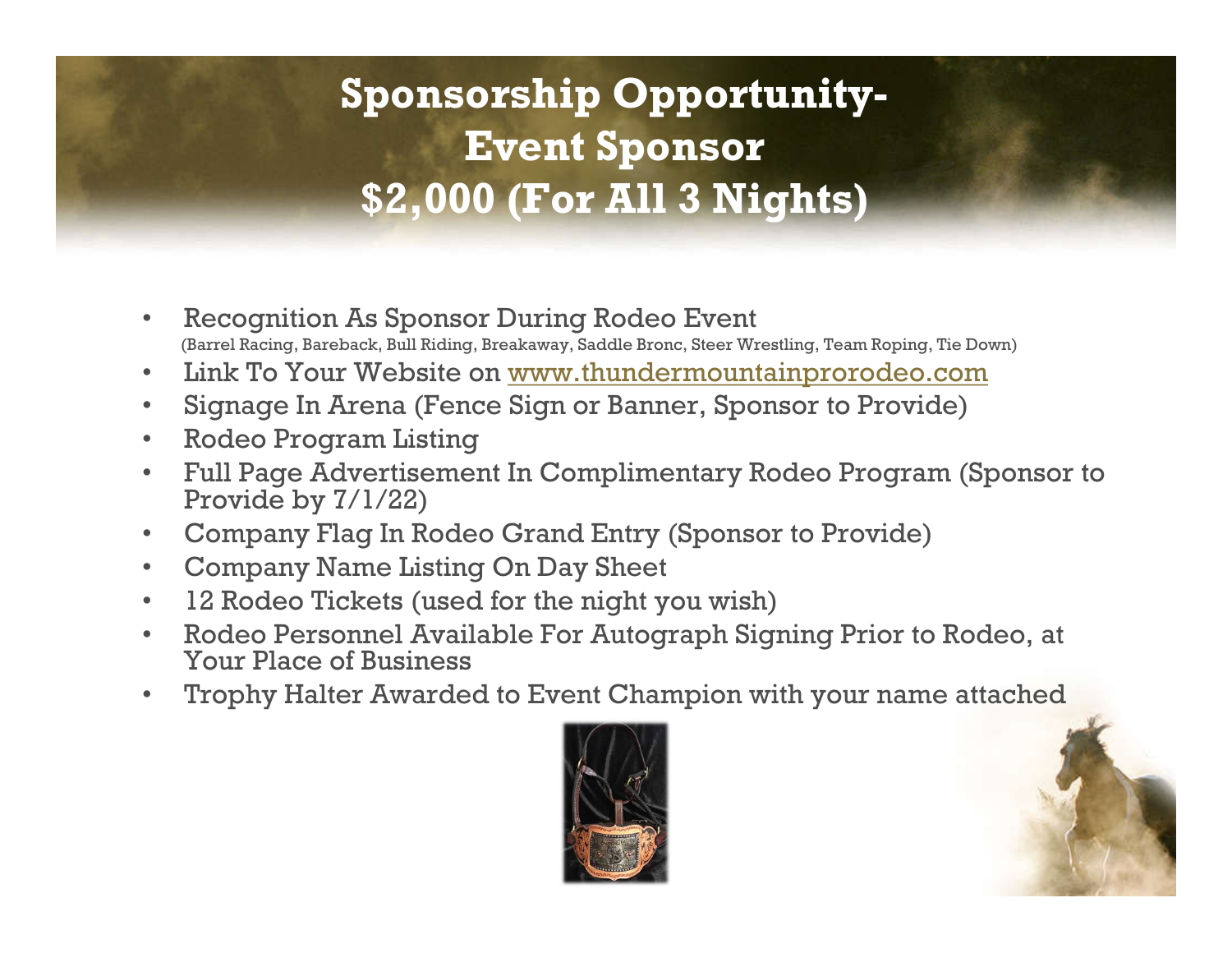

# **Silver Buckle Sponsor \$1,000**

- Recognition As A Sponsor During Event
- Link To Your Website on www.thundermountainprorodeo.com
- Signage In Rodeo Arena (Sponsor to Provide)
- Rodeo Program Name Listing
- Half Page Advertisement In Complimentary Rodeo Program (Sponsor to Provide by 7/1/22)
- Company Flag In Rodeo Grand Entry (Sponsor to Provide)
- Company Name On Day Sheet
	- (4) Complimentary Rodeo Tickets

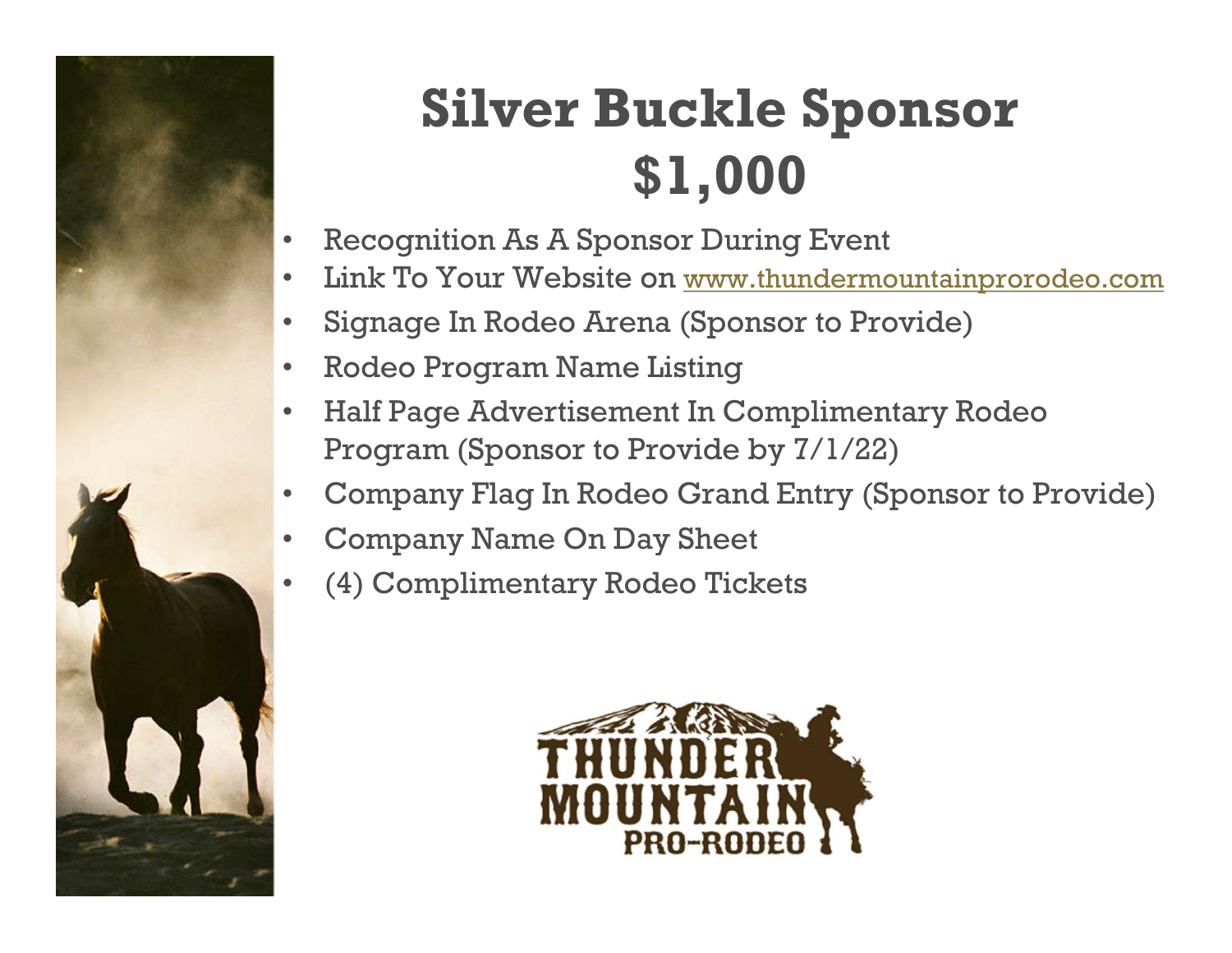## **Sponsorship Opportunities-**

**Includes Link To Website, Arena Sign & Flag Space (sponsor to provide), Half Page Ad in Program, 4 Tickets To Rodeo**

PRA-RAI

#### **Bull Fighter Sponsor- \$1,500**

Be Part Of The Action On The Dirt

\*Includes Banner and Special Promotional Items Featuring Your Business as well as Rodeo Personnel Appearance **Contestant Hospitality Tent- \$1,000**

Treat our Contestants To A Special Night in Our Hospitality Tent



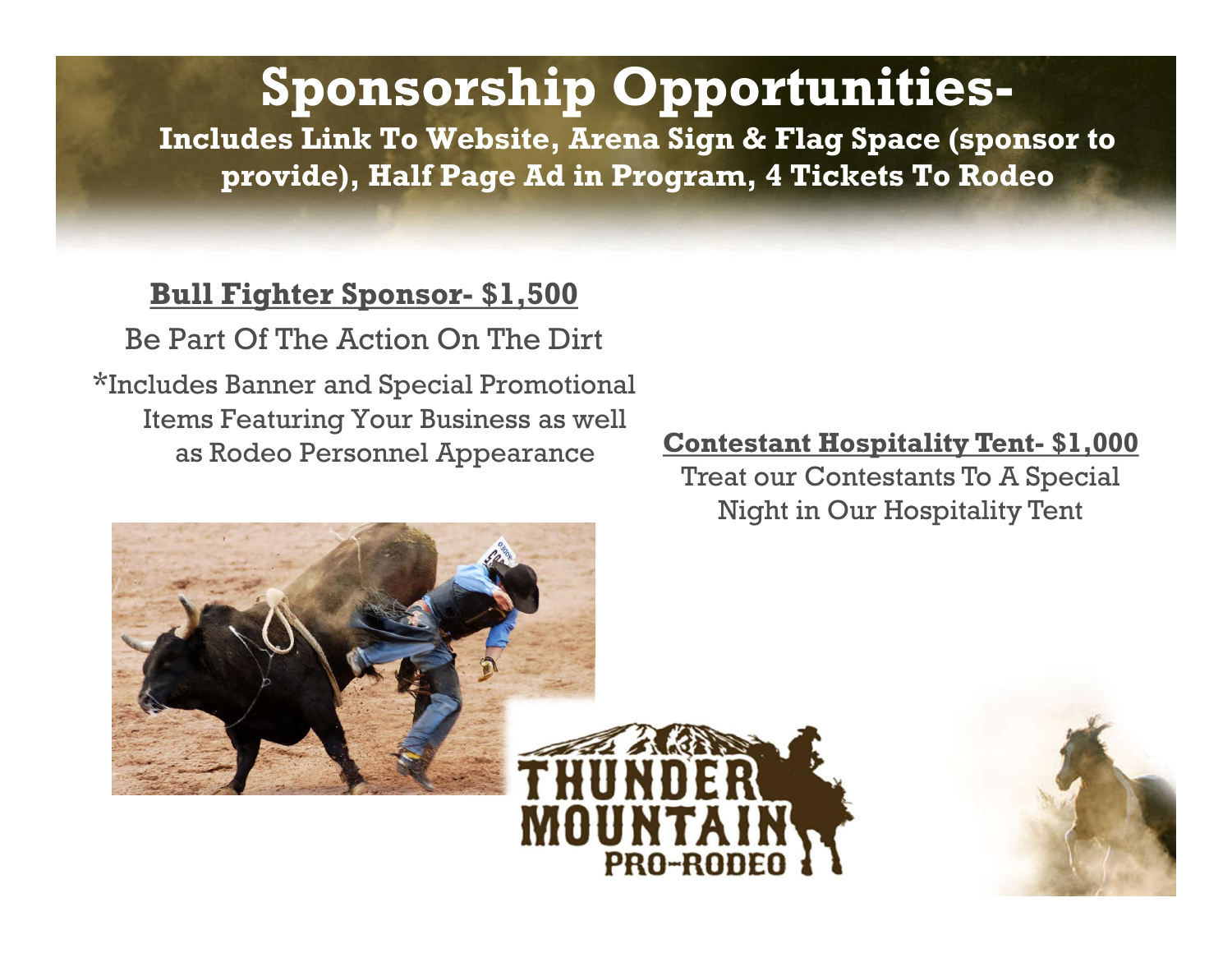### **Sponsorship Opportunities-**

**Includes Link To Website, Arena Sign & Flag (Sponsor to Provide), Half Page Ad in Program, 4 Tickets To Rodeo and 4 Tickets To Concert**

### **Beer Garden Sponsor- \$1,000**

One Of The Most Popular Spots For Rodeo Fans! \*Speak with a Thunder Mountain Pro Rodeo Board Member to Discuss Ways To Promote Your Business Inside the Garden!



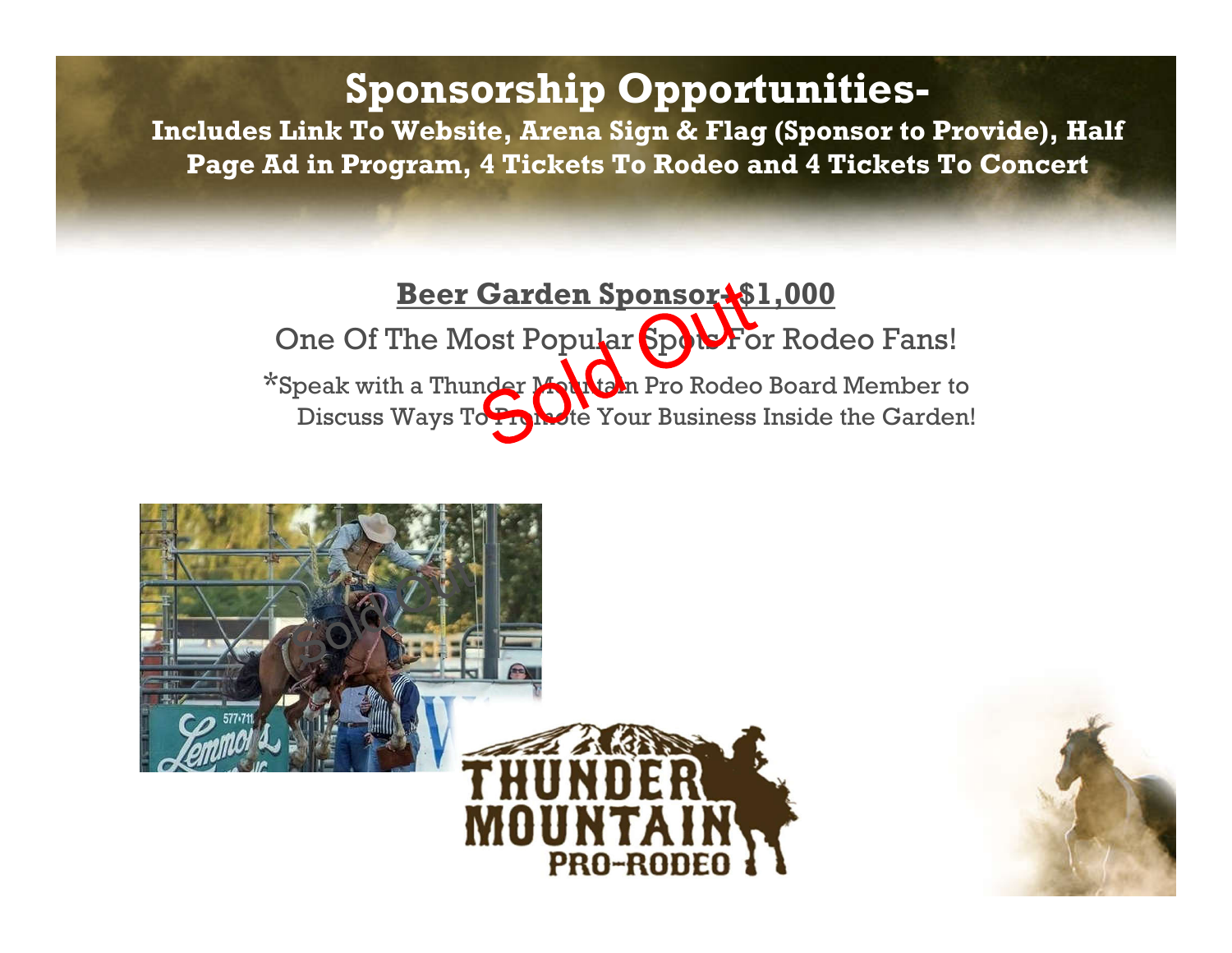# **Sponsorship Opportunities**

**Bucking Chute Sponsor- \$800** 32" x 80" Sign In The Action! \*Includes Link to Website, Program Listing, 4 Rodeo Ticky Sponsor to Provide Sign)

#### **Fence Sign (\$600) or Banner- (\$500)**

Be Visible The Entire Weekend (Fence Signs displayed year-round in Indoor Arena) \*Includes Link to Website, Program Listing, 2 Rodeo Tickets (Thurs. Perf)

(Sponsor to Provide Sign or Banner up to 4'x 8')

#### **Day Sheet Advertisement- \$350**

Your Advertisement on the Contestant Day Sheet (Sponsor to Provide Ad by 7/1/22) \*Includes Link to Website, Program Listing and 2 Rodeo Tickets (Thurs. Perf)



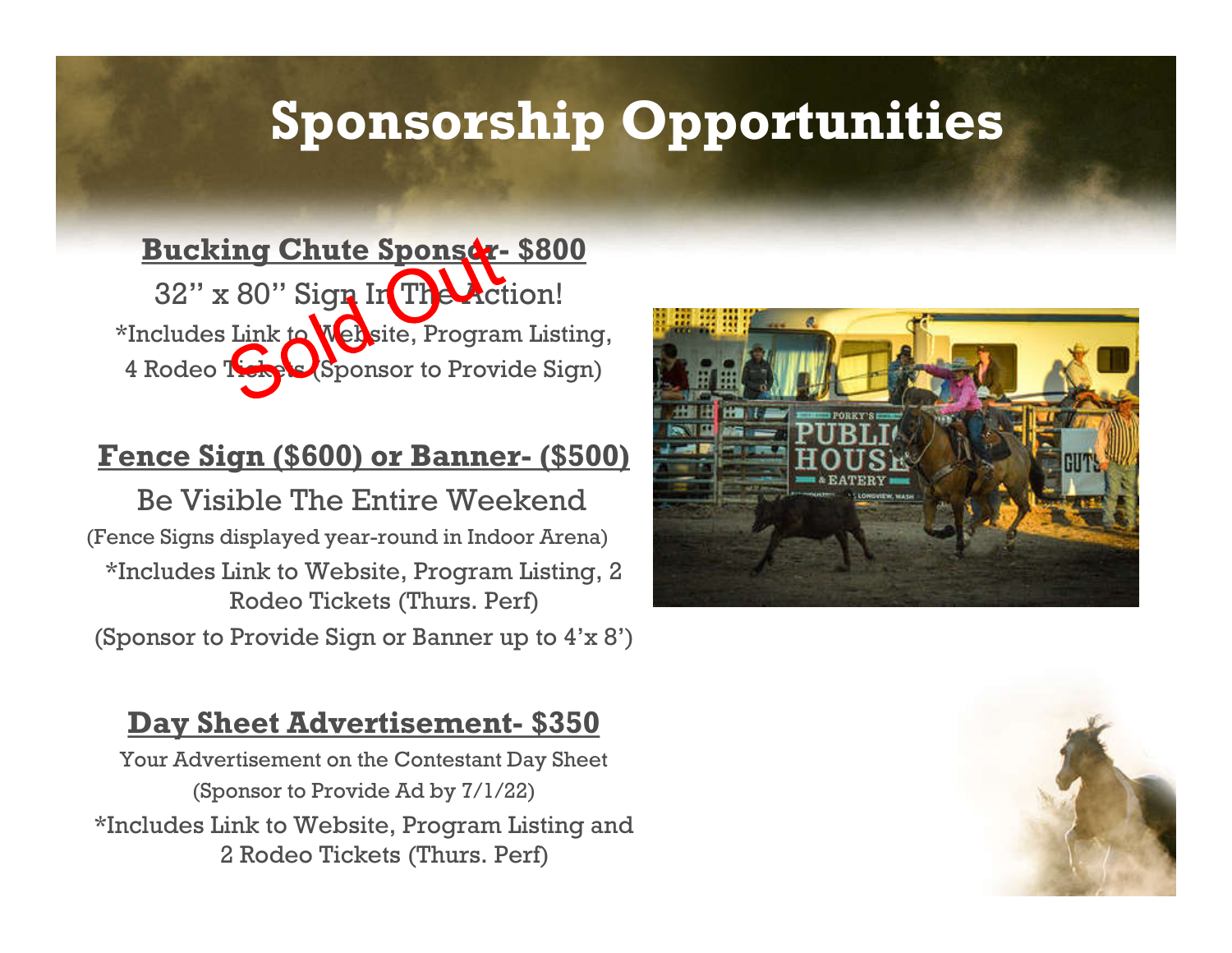# **Sponsorship Opportunities**

#### **Ticket Sponsor- \$1500 For All Three Nights OR \$600 Per Night**

Your Advertisement On The Back Of Guest Ticket \***Three Night Package** Includes Link to Website, Program Listing, Full Page Program Ad, Arena Flag (Sponsor to Plovide) and 4 Rodeo Tickets (Choice of Night)

\***One Night Package** Includes Link to Website, Program Listing and 2 Rodeo Tickets (Thurs. Perf)

*Ticket Back Artwork Due ASAP*

### **Flag- \$500**

Be Part Of The Memorable Grand Entry \*Includes Link to Website, Program Listing and 2 Rodeo Tickets (Thurs. Perf) (Sponsor to provide flag)



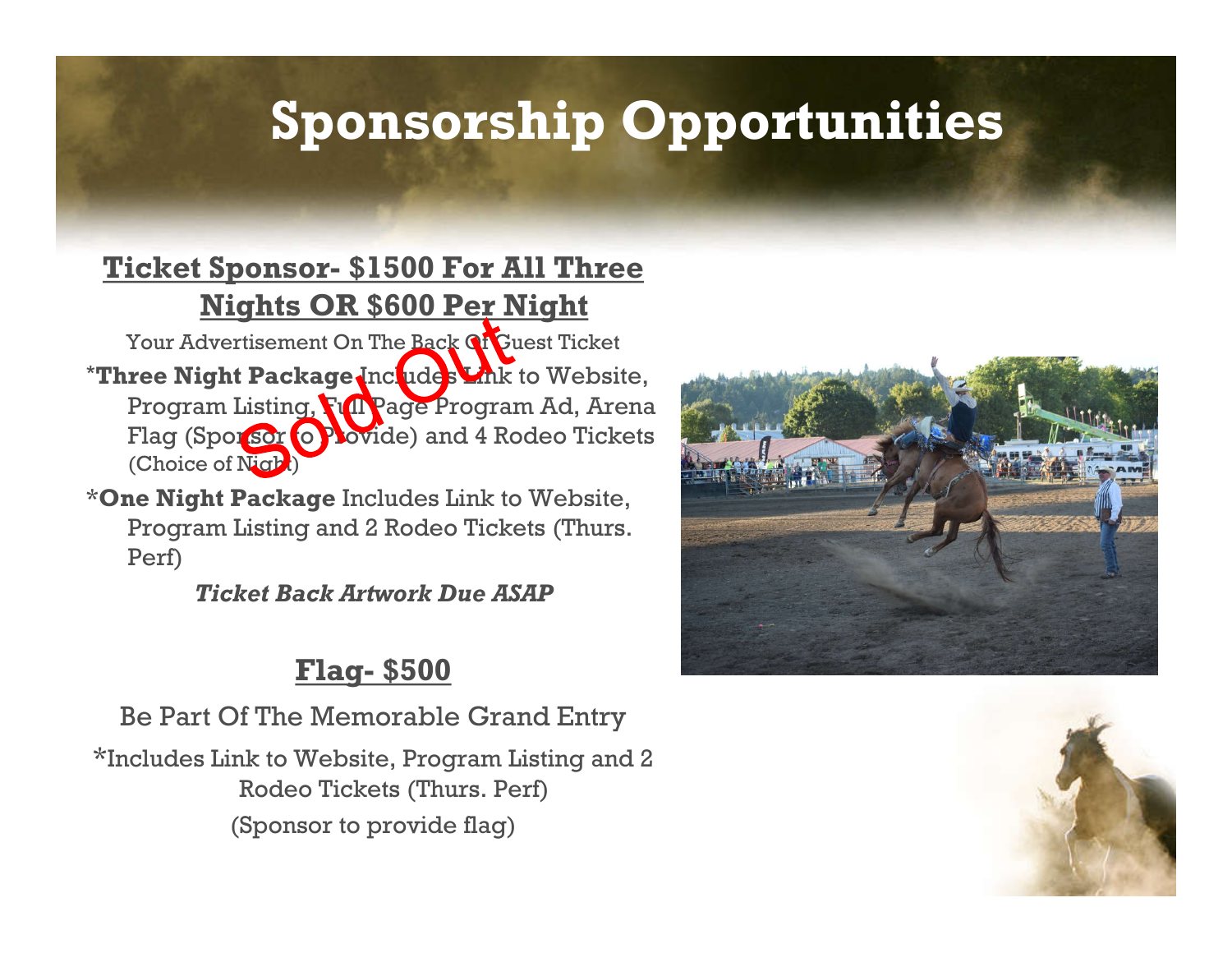# **Calf Dressing Contest Entry Fee: \$200 Per Team**

Compete against other local teams and businesses to see who can first fully "dress" a calf during this Rodeo event!

#### **Team Requirements**:

Each team consists of (3) team members Each team must have creative name Dressing as your profession or in costume is highly encouraged Bring a camera & cheering section as this will be a BLAST!

> **Thursday, July 28 Hometown Heroes Night** Teams from local First Responders Units Only

Contact Kim at BowcuttK@co.cowlitz.wa.us or Kelly at KJClary@comcast.net to enter!

**Friday, July 29 Local Business Entries** Teams from local businesses and non-profits

**Saturday, July30 Finals** Top teams to compete for final trophy & bragging rights